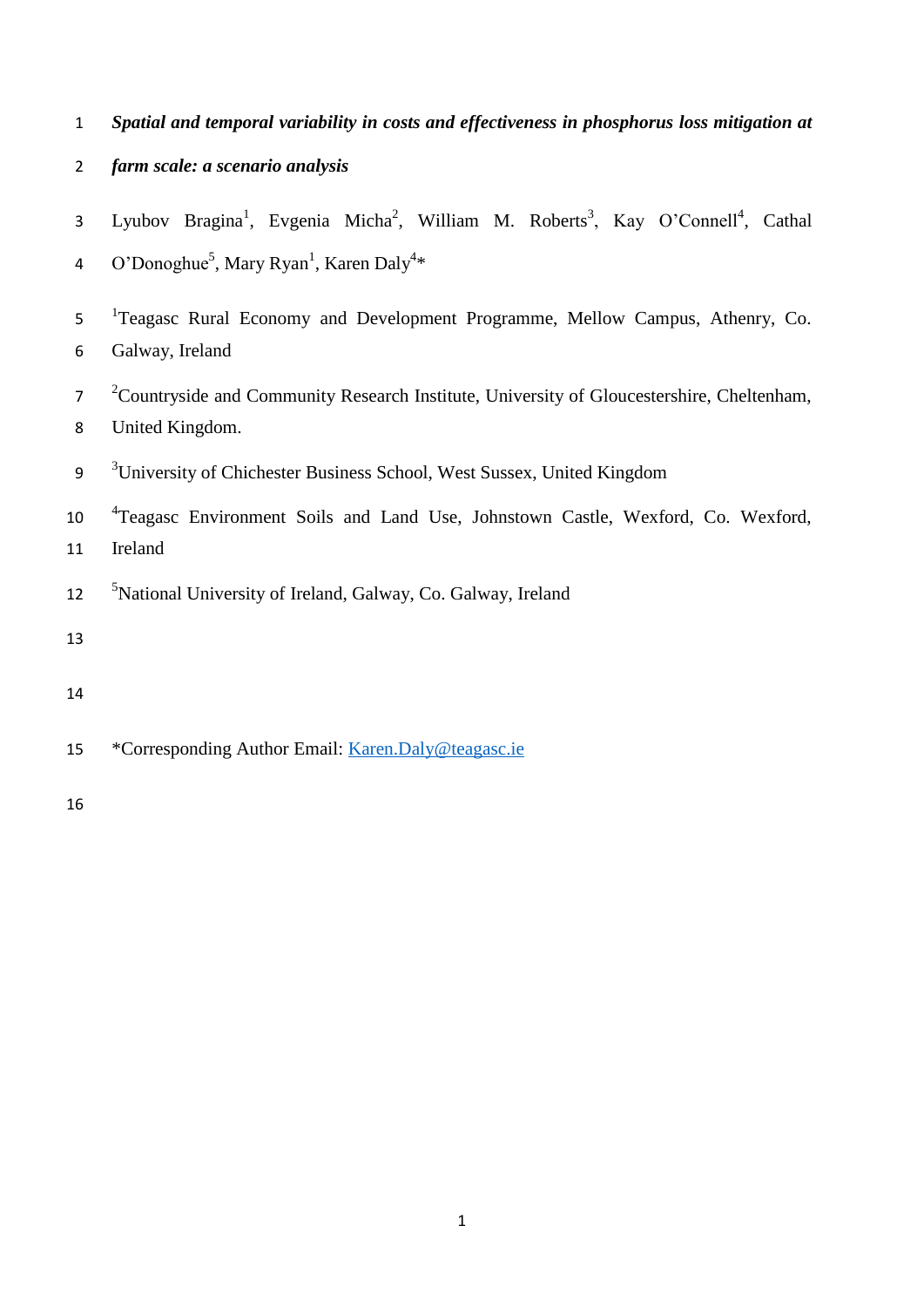#### **Abstract**

 Current policy instruments under the EU Water Framework Directive (WFD) to mitigate phosphorus (P) loss require that P use on farms is managed through regulation of farm gate P balances. Regulation at farm scale does not account for spatial variability in nutrient use and soil fertility at field scale, affecting the costs and effectiveness of farm gate measures. This study simulated the implementation of a P loss mitigation measure coupled with improving soil fertility so that farm productivity would not be compromised. The measure was simulated at field scale and the costs and effectiveness assessed at farm scale. Effectiveness was expressed as the time taken for excessive soil P levels to decline to levels that matched off- takes and this varied temporally and spatially within and between farms ranging from 1 to 8 years. Sub-optimum soil fertility was corrected on all fields across both farms, with applications of other soil nutrients and lime to protect productivity. An increase in costs ranging from 1.5-116% was predicted in the first two years of the measure on both farms after-which savings of 15-31% were predicted for each subsequent year until the measure was effective in year 9. Despite initial cost increase, there was no statistically significant difference in costs over the time taken for the measure to be effective, when compared to baseline costs. Successful implementation of measures should consider the impact on farm costs and time taken for measures to environmentally effective. Adoption of measures could improve if demonstrating to farmers that costs will not vary significantly from current practice and in time may results in savings if measures are paired with correcting soil fertility and increasing yields. This 'win-win' approach could be used into the future to ensure successful implementation and uptake of measures within the farming community.

**Keywords:** Nutrient management, phosphorus, water quality, cost-effectiveness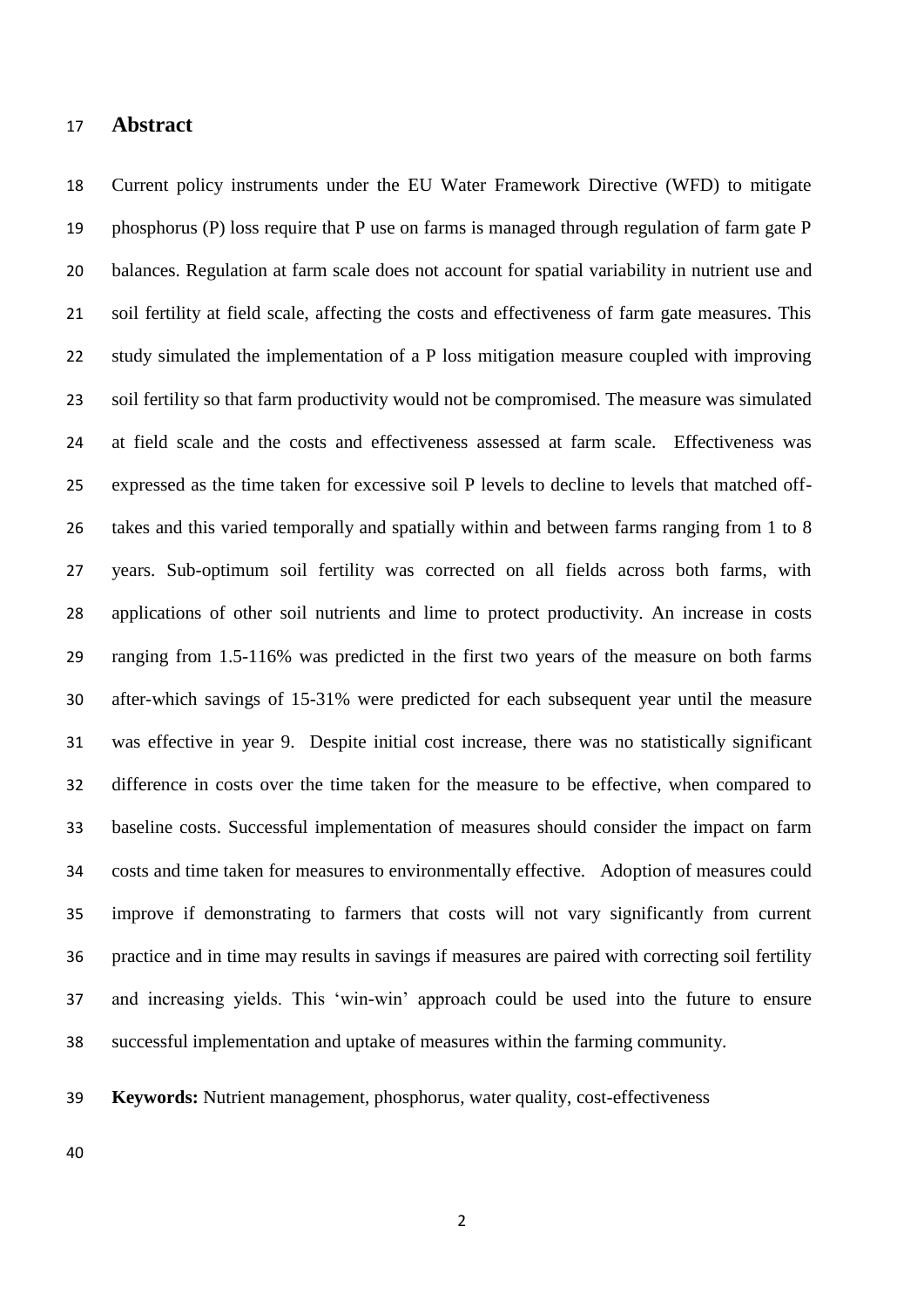## **1. Introduction**

 Agriculture is a major pressure on water quality, specifically phosphorus (P) loss from soil to surface and ground waters when applications exceed crop and animal demand (McDowell and Nash, 2012; Mockler et al., 2017). The growing demand for food worldwide and subsequent drive for intensification in agriculture will mean an increase in nutrient use on farms that needs to align with water quality targets set under the EU Water Framework Directive (WFD). This complex policy instrument is designed to protect all water bodies with specific aims to maintain high ecological status and achieve "good ecological status" across all waters within Europe (2000/60/IEC). This will be especially challenging in high ecological status catchments that may have very little capacity for intensification of agricultural production (White et al., 2014) as small inputs of nutrients and sediment can affect the entire ecosystem (Feeley et al., 2017; Ní Chatháin et al., 2013).

 Integrated within the WFD, the Nitrate Directive focusses on the prevention of phosphorus and nitrogen losses from agriculture through implementation of a Nitrates Action Programme (NAP). Currently, this statutory instrument is designed to control the source pressure on water quality and relies predominantly on controlling P inputs. Measures such as, avoiding P applications on excessively fertilised soils can be effective (Cuttle et al., 2016) at controlling the source pressure, although, this does not provide for correcting nutrient deficiencies and poor soil fertility in other parts of the farm. Recent studies in intensive and extensively farmed catchments have identified a poor distribution of nutrients and suboptimal soil pH across farms that could adversely affect crop production and farm profitability (Roberts et al., 2017; Wall et al., 2013).

 Excess and deficiencies in soil P levels are typically detected in detailed soil testing, and in Ireland the agronomic soil test for P is Morgan's Extractable P (Morgan, 1941). For easier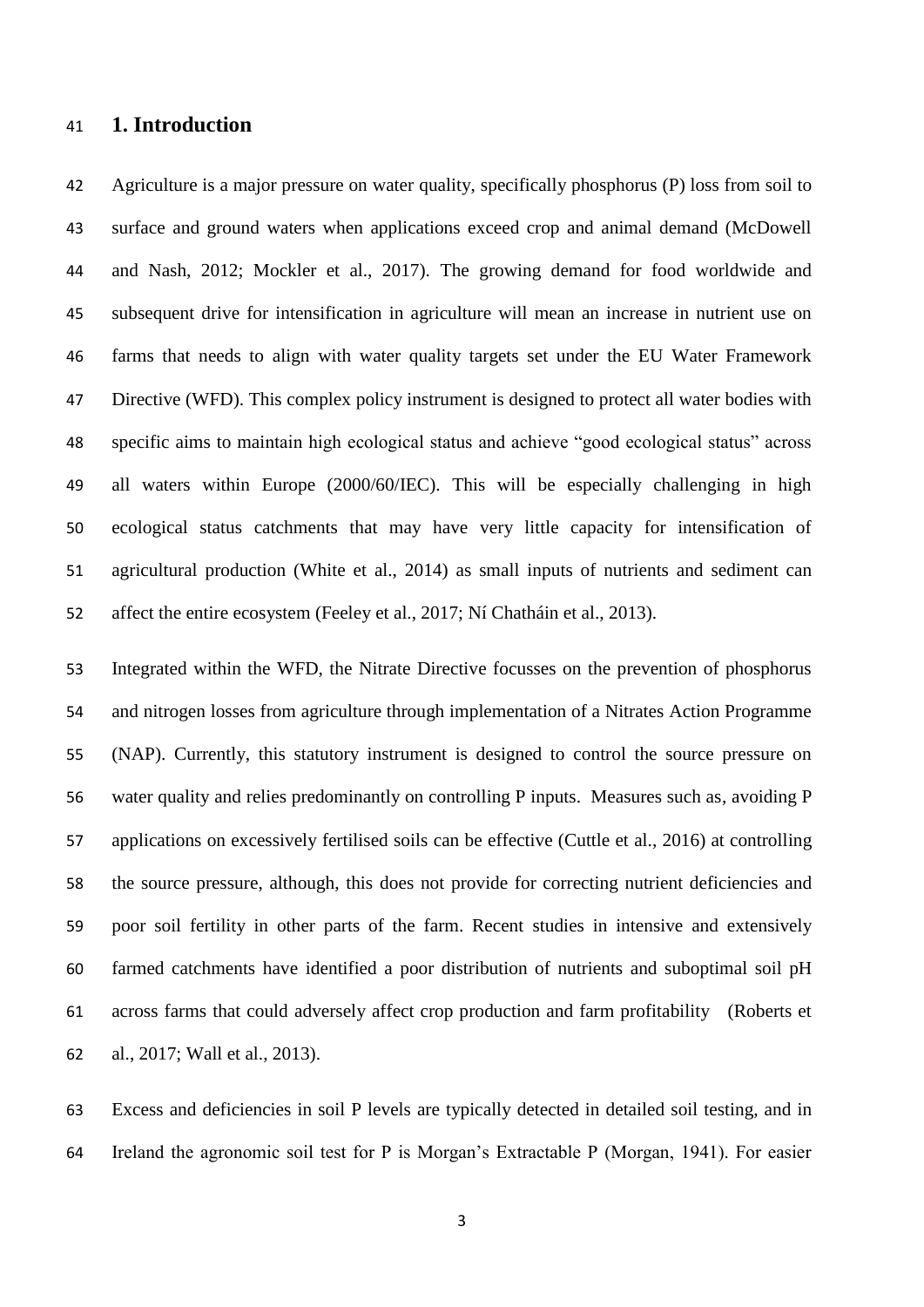management and knowledge transfer at farm level Morgan's P values have been categorised as indices; 1 (0-3 mg L<sup>-1</sup> deficient), 2 (low 3.1-5 mg L<sup>-1</sup>), 3 (agronomic optimum 5.1-8 mg L<sup>-1</sup> ) and  $4$  (>8 mg L<sup>-1</sup> excessive). In this system, Index 4 identifies excessively fertilised fields that could also act as a source of P loss to water and Index 3 represents the agronomic and 69 environmental optimum value of plant available P in soil  $(8 \text{ mg } L^{-1})$  at which recommended P replaces P removed in products such as grass, silage, meat and milk (Wall et al., 2015). Maintaining fields at Index 3 allows farms to maintain a zero P balance at the farm-gate and is a requirement under the NAP in Ireland (S.I. no. 605 of 2017). For Index 1 and 2 fields, current agronomic advice provides for a 'build-up' amount of P to the target index, Index 3.

 Efforts to balance P in soil through soil testing do not always ensure that other nutrients and trace elements will also correct to agronomic optimum values. Productive agricultural systems require other crop nutrients such as nitrogen (N) and potassium (K) in sufficient amounts to meet crop demand and animal health so that productivity goals are met. Maintaining soil pH at near-neutral values (e.g. 6.2 for grass production) improves nutrient availability for plant uptake and maintains healthy soil microbial community structures. Therefore, future measures to mitigate P losses need to ensure that other nutrients such as nitrogen (N) and potassium (K) and soil pH are maintained at optimum levels, so that soil quality and health within the farming system remains in balance. Considering the economic costs and opportunities of balancing other nutrients and soil pH across all fields on the farm will ensure that productivity is not compromised and agriculture remains sustainable, both economically and environmentally.

 In terms of adoption, integrating water quality and soil fertility measures that are cost- effective are likely to be more successful and acceptable than regulating and limiting the use of P alone. This would require the adoption of an integrated nutrient management plan by farmers that would assist in optimizing soil fertility and reduce P losses to water. However,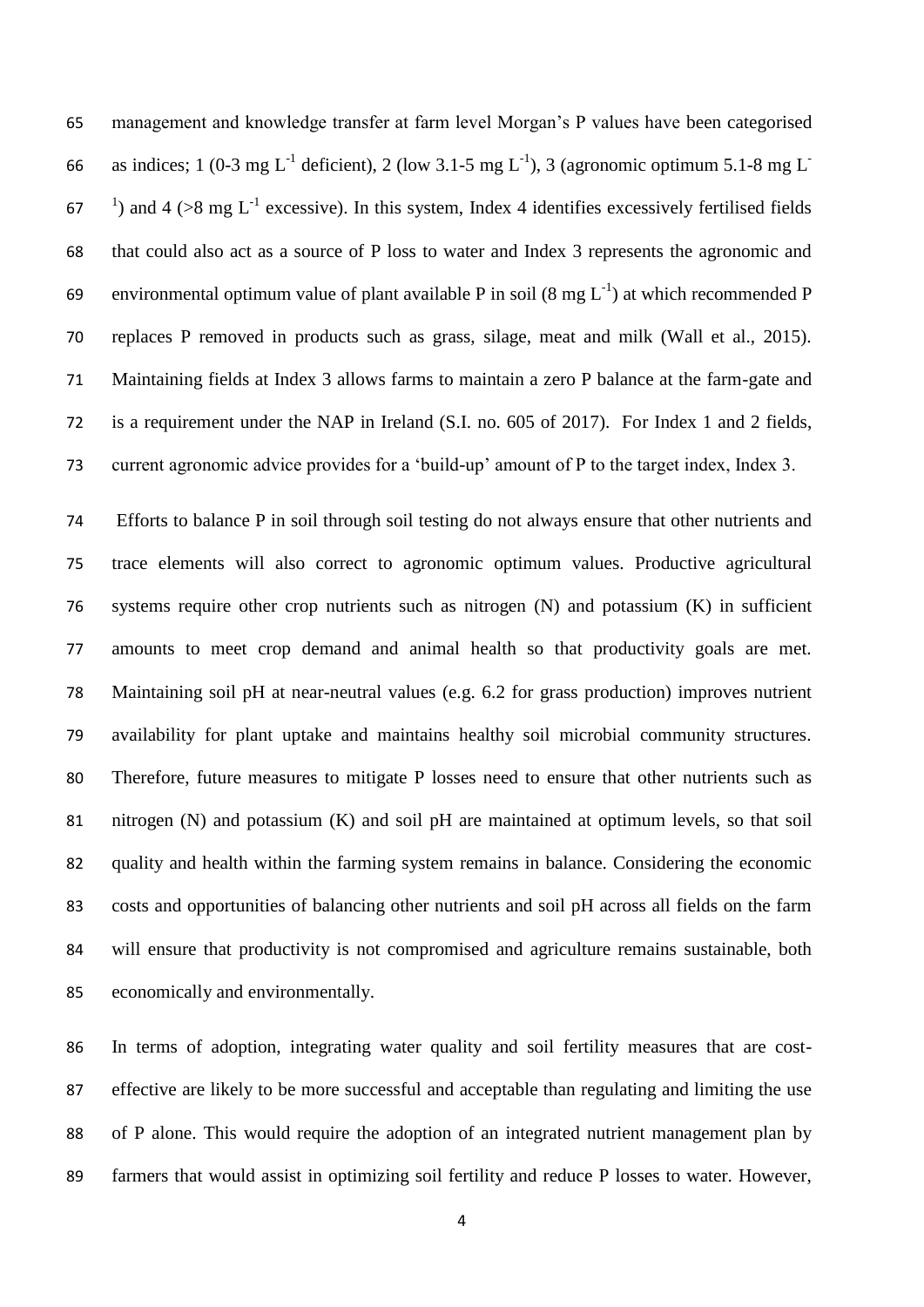recent studies have reported that adoption of nutrient management planning in Ireland is low and perceived as costly (Buckley et al., 2015; Micha et al, 2018), mainly due to time required for soils to build-up from deficient to optimum levels with no immediate impacts on yields in the short term (Newell Price et al., 2011).

 The overall objective of this study was to simulate the effects of applying a P loss mitigation measure that is integrated with field level soil fertility to assess if this approach can be cost- effective. The measure focuses on avoiding applications of P to excessively fertilised fields in Index 4, allowing them to decline to a target value (Index 3) that provides enough P for crop growth yet controls the source pressure on water quality. Within this measure, other nutrients (N and K) and soil pH will also be maintained at, or adjusted to, ideal levels to protect yields. In this study, this approach was simulated on two existing commercial farms in Ireland. Using these farms as case studies, baseline nutrient management data was collected and baseline costs assessed. The measure was simulated on a field by field basis using detailed soil information and land use data and deemed effective when all fields on the farm reverted to Index 3. The costs of the measure were examined by calculating costs associated with achieving ideal N, P, K values and soil pH conditions across each field. This study simulated a nutrient management measure for balancing P, at field scale, and examined the impact on costs for the farmers and time taken for this measure to become environmentally effective at farm scale.

- **2. Methodology**
- **2.1 Study area and case study farms**

*2.1.1. The River Allow catchment*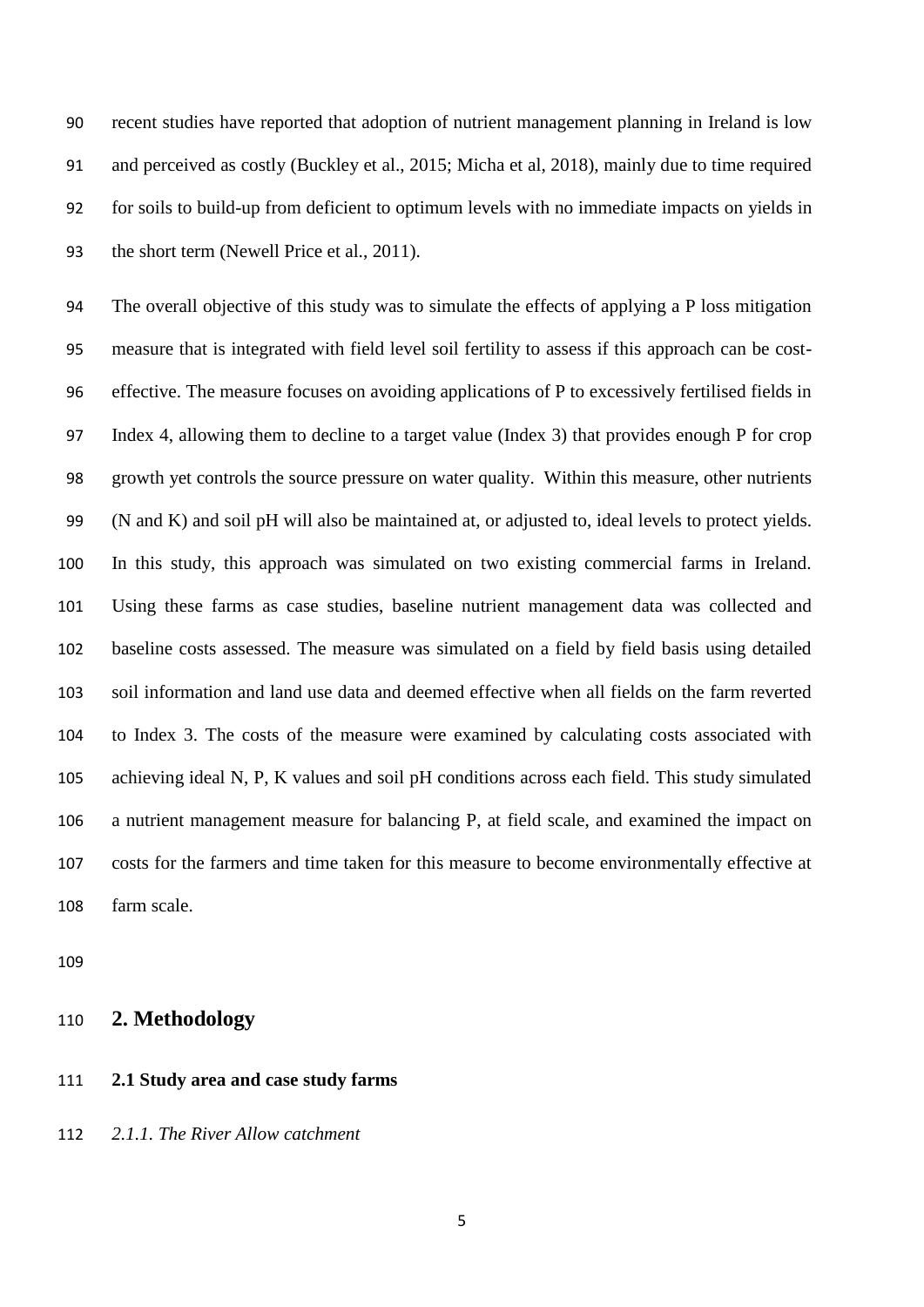The study was conducted in the catchment of the River Allow in the South West of Ireland. The catchment is characterised was previously designated as a "high" ecological status catchment but has recently declined in status due to deteriorating water quality. The 116 catchment covers an area of 82  $\text{km}^2$ , with an average elevation at 113 m and average annual rainfall of 1304 mm. The main farming enterprises are dairy and livestock on predominantly poorly drained Surface Water Gleys with upland areas mapped as Humic Gleys.

 Two farms in the catchment were selected as case studies and Figure 1 illustrates the location of each farm within the network of the Allow river. Farm B exists as two separate blocks while Farm A is located in one holding. Farm A is an extensive beef farm and Farm B, an intensive dairy farm existing in two blocks across the catchment. In Ireland, dairy farming is considered the most intensive farming system with the highest requirements in nutrients (Dillon et al., 2017). Higher stocking rates on dairy farms are often associated with higher losses of nutrients and greenhouse gases emissions compared to less intensive dry-stock farms (Gooday et al., 2017). Recent studies showed that the risk of nutrient losses is site specific and not always associated with the type and intensity of farm (Doody et al., 2014, 2012; Roberts et al., 2017) however, recent studies have shown that extensive farmers might not be aware about actual soil conditions due to lack of soil testing, and may overestimate or underestimate the nutrient application rate (Roberts et al., 2017).

 A farm survey of current nutrient management on both farms was conducted during the winter of 2014/2015 and collected baseline nutrient use and land use data on a field-by-field basis across both farms. During the survey, soil samples were collected on a field-by-field basis, between November and January, coinciding with the "closed period" during which the application of slurry and fertilizers is restricted. Soil samples were taken to the standard agronomic depth of 10 cm in each field at approximately 2.3 ha scale and returned for laboratory analysis. Samples were air-dried and sieved to 2 mm prior to extraction for plant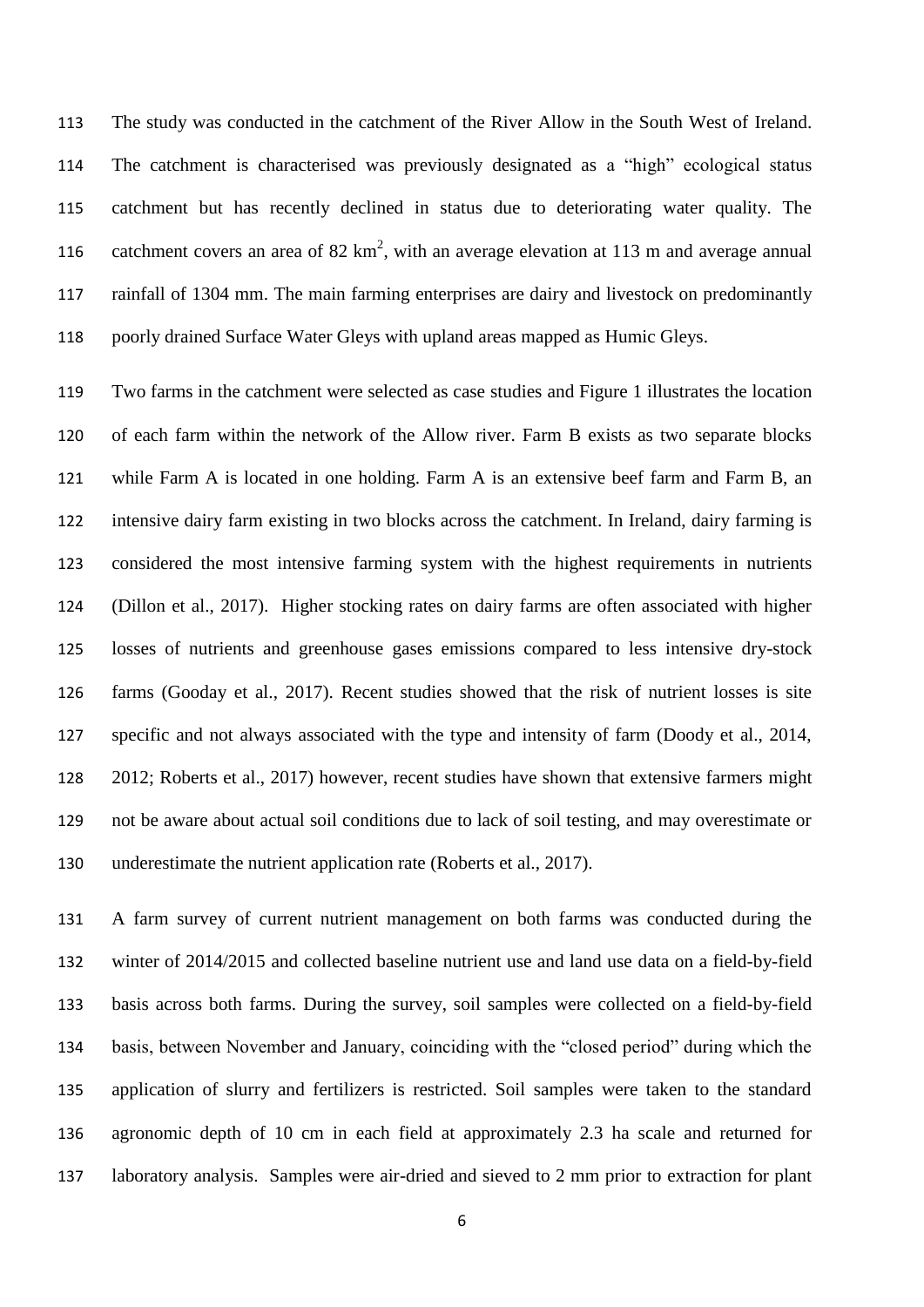available nutrients P, K using Morgan's reagent (Morgan, 1941) followed by colorimetric analysis. Total P (TP) on all soil samples was determined using microwave digestion in hydrochloric and Nitric acid followed by ICP-OES analysis (Kingston and Haswell, 1997). Soil pH and lime requirement were determined on dried and sieved soils suspended in deionised water at a 1:2 soil to solution ratio, and measured using a Jenway pH meter with glass electrodes. Percentage organic matter (OM) was determined by loss on ignition using 5 144 g samples ignited for 4 hours in a Northerm muffle furnace at 400  $^{\circ}$ C.

 The distribution of fields in each soil P Index on both farms, and their proximity to nearby rivers and streams in the catchment with associated water quality data were mapped in Arc GIS and shown in Figure 1. Field level nutrient use and soil data was used to calculate recommended rates of nutrients as organic and inorganic fertilizers, (N, P, K and lime) required for each field to meet crop demand based on land use and stocking rates. These rates were calculated using a decision support tool commonly used by farm advisory services and agricultural consultants for nutrient management planning, known as the Teagasc Farm Fertiliser Planner. This is an online platform that calculates nutrient balances and nutrient needs at field level based on soil tests results and current management practices.

#### *2.1.2 Case-study farms*

 Farm A is a beef farms with a total area of 29.75 ha, consisting of 13 fields in one block, each used for producing silage (one cut) and grazing. The farm stocked 50 cattle > 2 years old with 157 a stocking rate of 1.68 LU ha- $^1$  and housed animals for 26 weeks in winter with annual slurry produced estimated at 338 tonnes.

 Farm B is a dairy enterprise consisting of 17 fields in two blocks, with a total area of 65.44 ha, 100 dairy cows, 70 cattle 0 - 1 year old and 35 cattle 1 - 2 years old with a farm stocking 161 rate of 2.44LU ha<sup>-1</sup>. Animals were housed for 20 weeks and estimated annual production of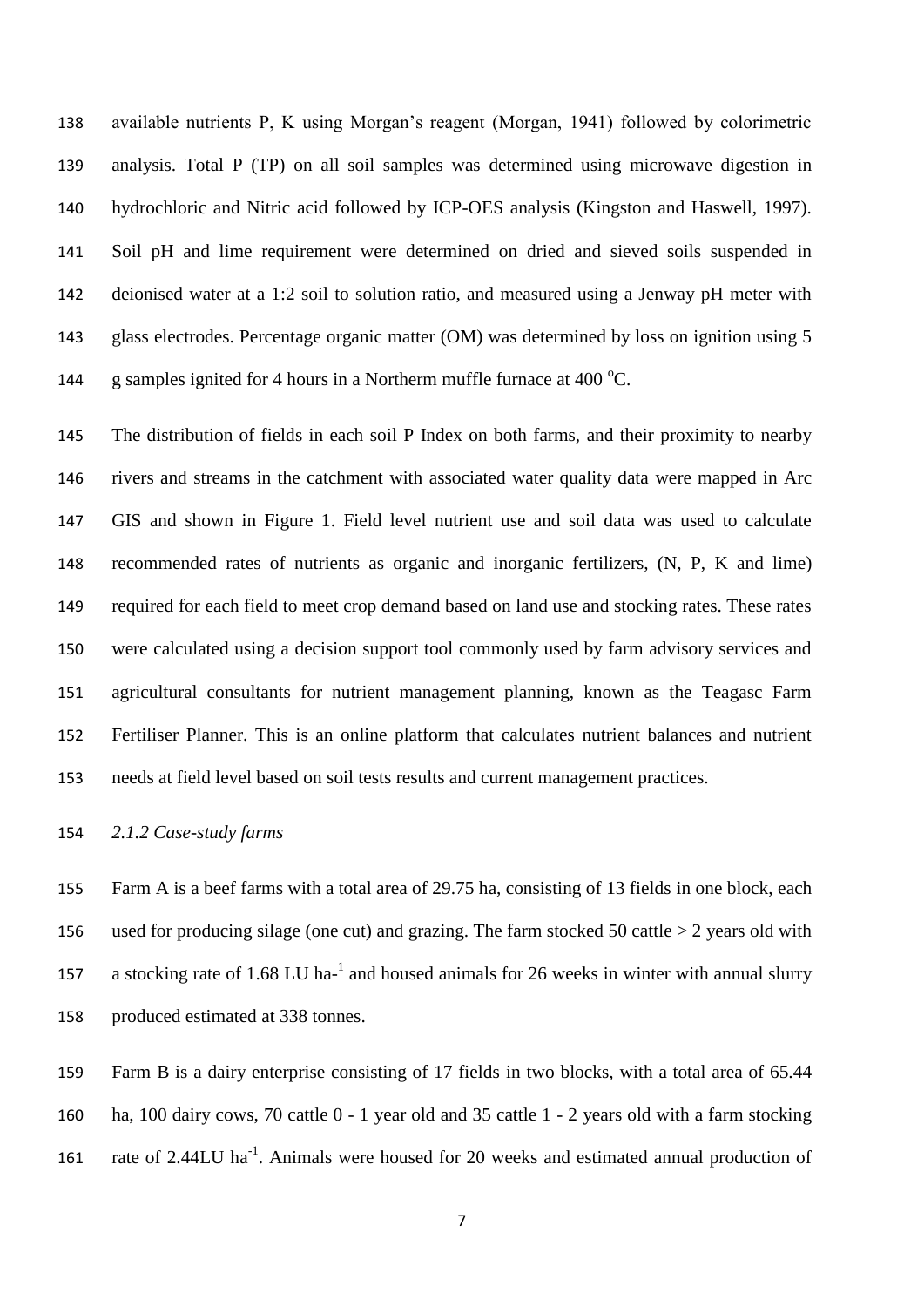animal waste was 140 t of farmyard manure (FYM) and 863 t of slurry. Land use across the farm was more varied than Farm A and ranged from grazing only, 1 cut silage + grazing, 2 164 cut silage + grazing and hay + grazing.

#### **2.2 Modelling effectiveness: Soil P decline & improving soil fertility**

 An integrated nutrient management and P mitigation measure was simulated across each field on both farms. The effectiveness of this measure is assumed when high soil P levels (Index 4) declined to optimum values (8 mg L-1) in Index 3. This was assessed by modelling soil P decline and estimating the time needed for Index 4 fields to drop to the target Index 3. Soil P decline will occur when available P is removed by crops and not replaced by fertiliser. As excess available P is removed by the crop, the soil draws from its reserves of total P to replenish the available P pool. The time for this system to reach Index 3 depends on the rate at which available P declines and the initial available P values. As P can be replenished by reserves, the rate of decline is therefore a function of reserves in soil (TP) and the demand for P by the crop type (removal rates or P balance). In this simulation, Morgan's P, TP and land use data were applied to previously published models for Irish soils (Schulte et al., 2010; Wall et al., 2013) to calculate the time taken for Index 4 fields on both farms to decline to Index 3. The model applied is based on a scenario suitable for farms where some fields are at soil P Index 4 and used for animal and grassland production and calculates the time needed 180 for soil at Index 4 to decline to concentration of 8 mg  $L^{-1}$  Morgan's P (upper boundary of soil P Index 3 concentration for grassland) as described by Equation 1 (Schulte et al., 2010).

183 
$$
Q = c^{-1} \times [ln (P_3) - ln(P_i)] \tag{1}
$$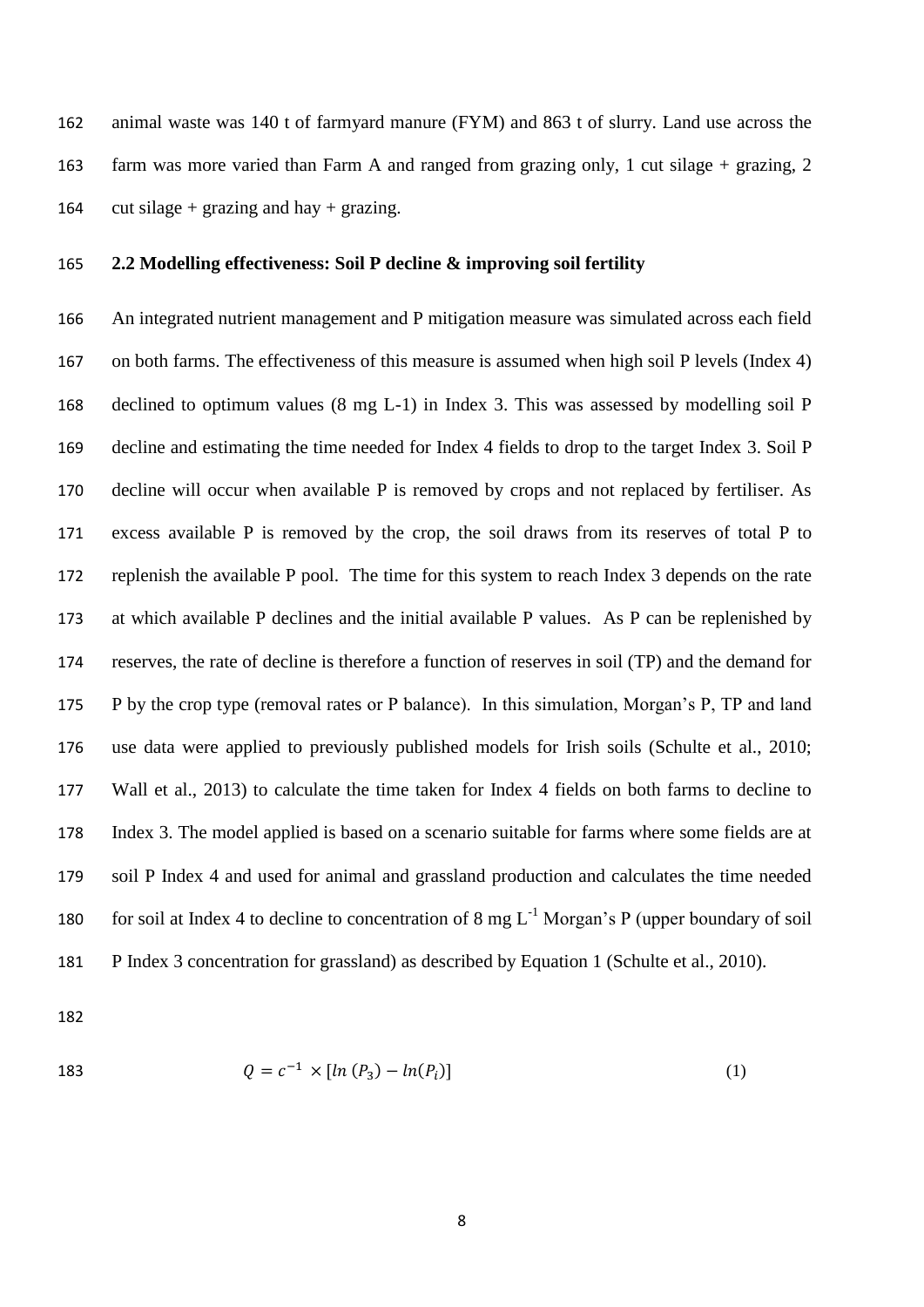184 Where Q is the time required for soil P levels to decline to Morgan's P of 8 mg  $L^{-1}$ ; P3 is the 185 upper boundary of Index 3 for grassland  $(8 \text{ mg } L^{-1})$ ; and Pi is the initial concentration of 186 bioavailable (Morgan's P) P in soil (mg  $L^{-1}$ ).

 The model expresses the rate of P decline as c, the exponential rate which depends 188 significantly on the P balance  $(P < 0.001)$  and total soil P  $(P < 0.001)$  (Schulte et al., 2010; Wall et al., 2013), accounting for 63% of variation (P < 0.001) of c. Using field level total P values measured across both farms in this study and P removed by silage or grazing, c was calculated using the Equation 2.

192 
$$
c = -0.0586 + 8.25 \times \frac{P \text{ balance}}{\text{Total } P}
$$
 (2)

 In this simulation after fields at Index 4 declined to Index 3 a maintenance rate of P was simulated to maintain productivity. To improve soil fertility on the rest of the fields at Index 1 and 2, build up rates of P were simulated based on grassland stocking rates across both farms. In this simulation, slurry produced on the farm was redistributed to P deficient fields (Index 1 and 2) to build up to the target index, at Index 3 and thereafter, applications were simulated to maintain soil P concentration at Index 3.

 As the target Index 3 was reached across P deficient and high soil P fields, overall soil fertility on both farms was improved to maintain yields by optimising N, P, K and lime requirement across both farms. In order to reduce cost, where possible, inorganic fertilisers were replaced with organic (i.e. cattle slurry and farmyard manure (FYM) produced on the farm). Where organic P was not sufficient, it was supplemented with inorganic P. The additional requirements were covered with inorganic compound fertilizer containing P (18-6- 205 12) to supply soil with P where it was needed and CAN 27% where P was to be avoided. For fields where slurry did not cover K requirements, additional K was supplied on the fields in the form of 18-6-12 fertilizer and soil pH and lime requirement for each field was met with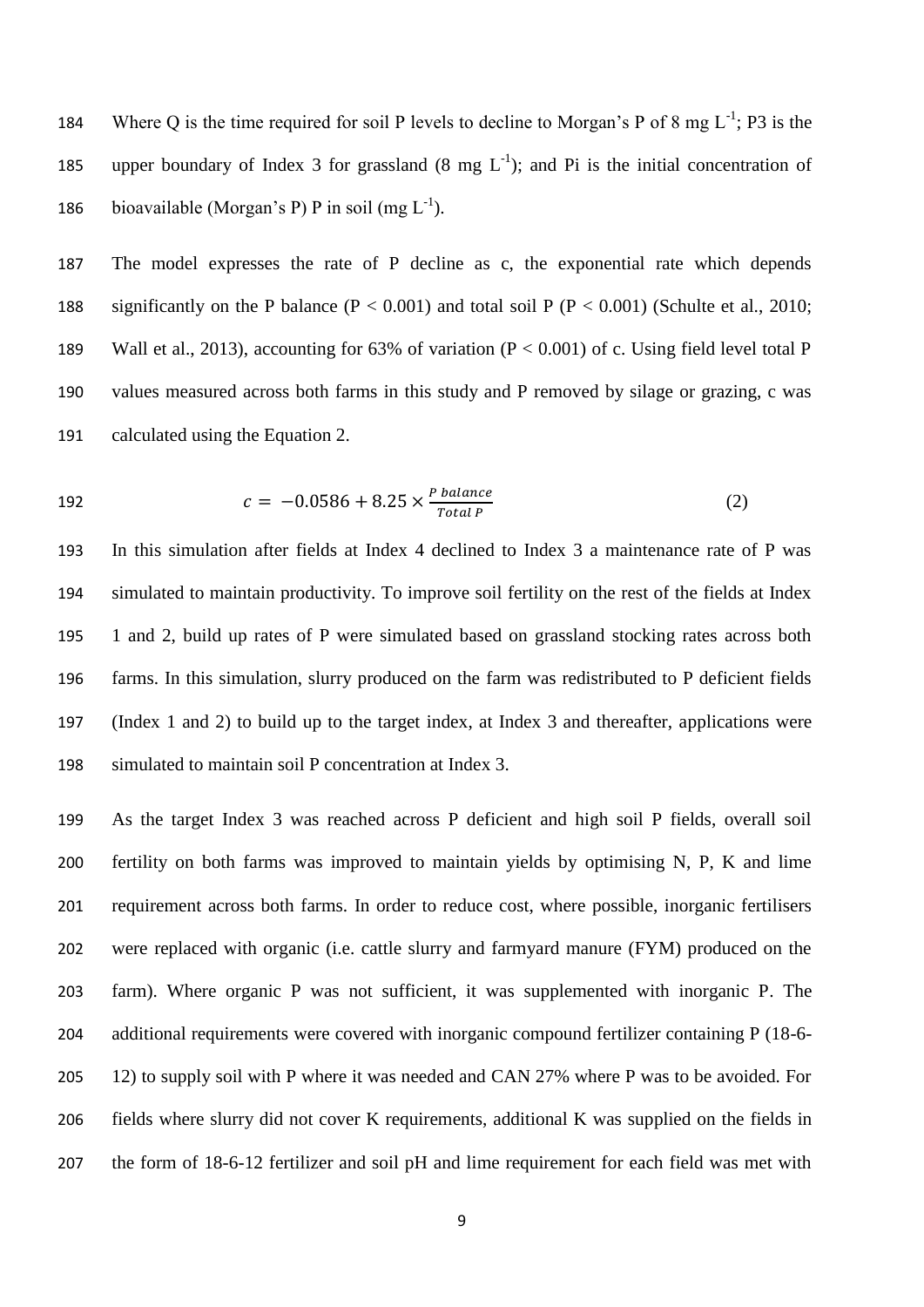lime additions. Correcting soil pH not only improves uptake of nutrients by plants but also to 209 releases up to 80 kg of N ha<sup>-1</sup> yr<sup>-1</sup> (Wall et al., 2013) and this was accounted for in the calculations of inorganic N fertilizers required and costs. For the estimation of the difference between the current and the proposed scenarios the following nutrient content in manures and 212 slurries were assumed: FYM contains 1.35 Kg of N t-1, 1.2 kg of P and 6 kg of K  $t^{-1}$ , while 213 cattle slurry contains 2 kg of N  $t^{-1}$ , 0.8 kg of P  $t^{-1}$  and 4.3 kg of K  $t^{-1}$ .

#### **2.3 Calculation of potential cost of optimising nutrients use**

 The total farm costs were calculated for each year over the number of years it would take the measure to be effective, i.e. for Index 4 fields to decline to target Index 3. To determine the farm scale costs of applying organic fertilizers the study relied on price coefficients derived from estimated unit values (Table 1) (Teagasc, 2014). For the costs of applying inorganic fertilizers, direct fertilizer prices were extracted from the Irish Central Statistics Office (CSO, 2014). The cost of advisory services and cost of soil testing are standard costs from the Teagasc advisory price lists (Table 1).

On both case study farms, the total farm costs per year were calculated as follows:

$$
223 \tTc_i = ST_i + NMP_i + Fert_i + L_i + Sl_i + FYMC_i \t\t(3)
$$

224 where  $TC_i$  is the total cost for year i and

 ST is the estimated cost for soil testing, NMP is the estimated cost for having access to nutrient management advisory services Fert is the total inorganic fertilizer (kg) costs needed to maintain yields after slurry and FYM allocation and YGP is the value of the yield gap 228 (tonnes) between years  $i - 1$  and i.

$$
229 \quad L = \text{liming cost } (\text{€}) = \text{amount line applied } \times 19 \tag{4}
$$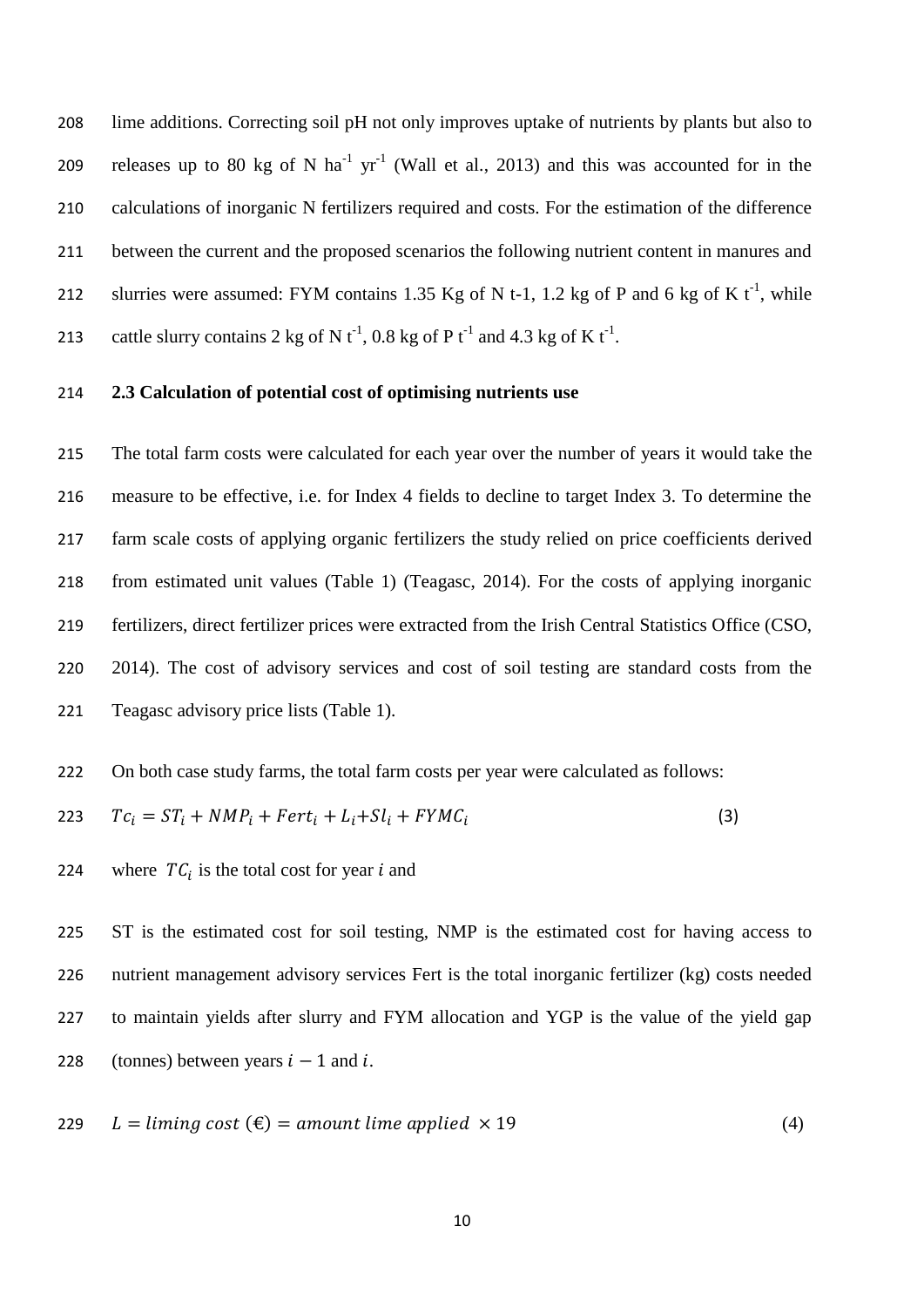- 230 Sl = slurry application costs  $(\epsilon) = t_{1a} \times 50 + t_{1s} \times 47.75 +$  [slurry produced –
- 231  $\left(\text{slurv spread} + \text{slurv exponented}\right) \times 9.27$  (6)
- 232 FYMC = FYM application costs  $(\epsilon) = t_{2l} \times 45 + t_{2s} \times 82.5 +$  [FYM produced –
- 233  $(FYM\, spread + FYM\, expected) \times 10.36$  (7)

234 where  $t_{1a}$ ,  $t_{1s}$  are the estimated time needed for slurry agitation and spreading in hours and 235  $t_{21}, t_{2s}$  are the estimated time needed for FYM loading and spreading in hours. To evaluate the cost-effectiveness of the measure the difference between the current and the proposed nutrient management was analysed for statistical significance using a paired sample t-test.

#### **3. Results and Discussion**

#### **3.1 Baseline soil fertility and nutrient management practice**

 The baseline nutrient management recorded during the survey on both farms is presented in Table 2. On Farm A soil and nutrient management data indicated that the distribution of nutrients farms varied from field-to-field (Table 2). Based on soil test results, none of the fields in Farm A recorded nutrient and soil pH at ideal levels for good soil health and fertility. 245 Eight fields had excessive soil P (> 8.0 mg L<sup>-1</sup>), ranging from 9.6 mg L<sup>-1</sup> to 28.1 mg L<sup>-1</sup>, TP 246 ranged from 701 to 2582 mg  $kg^{-1}$  and soil pH on all fields was below 6.2, the optimum pH for nutrient availability. Organic matter ranged from 10-21% and with the highest value recorded in Field 7. High organic matter soils have a limited capacity to store added P (Daly et al., 249 2001) and best practice and current advice for these soils is to limit applications to replacing P removed during the growing season (Gonzalez, 2018) and categorise them into Index 3. Organic soils present a high risk of P loss with no capacity to hold or build up P (Daly et al., 2001 Gonzalez et al., 2019; Gonzalez, 2019a), however, Field 7 on Farm A, received the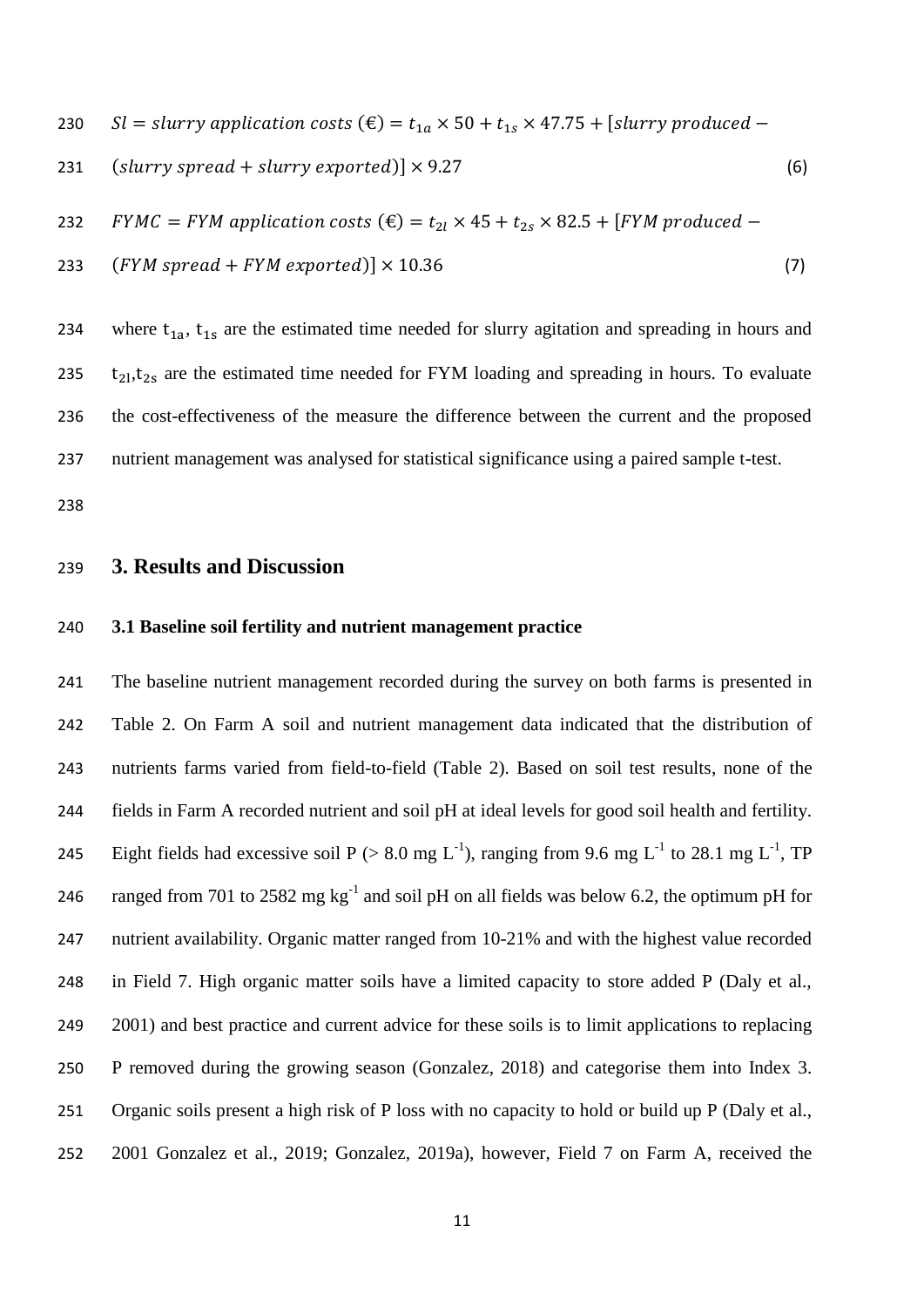same amounts of slurry and fertiliser as mineral soils on this farm. The survey revealed that all fields received the same amount of nutrients i.e. 8 t ha-1 of cattle slurry (7%) and 255 approximately 185 kg ha<sup>-1</sup> of 27-2.5-5 commercial fertilizer. Total available nutrients applied 256 were 57 kg N ha<sup>-1</sup> yr-1, 9 kg P ha<sup>-1</sup> yr<sup>-1</sup> and 38 kg K ha<sup>-1</sup> yr<sup>-1</sup>.

 Soil fertility on Farm B also varied spatially. Excessive concentrations of available P were recorded on five fields while 9 fields were P deficient. Soil test P values ranged from 1.4 to 259 20.3 mg  $L^{-1}$ , TP ranged from 674 to 2100 mg  $kg^{-1}$ . Soil pH ranged from 5.6 to 6.7 7 indicating sub-optimal pH for nutrient availability and % OM ranged from 10-16 % across 261 the farm. Phosphorus applications ranged from 0 kg ha<sup>-1</sup> to 40 kg ha<sup>-1</sup> in the form of compound fertiliser products (27-2.5-5). Slurry was unevenly distributed across the farm with 3 fields categorised as low (Index 2) and deficient (Index 1) received no slurry, while 5 fields at Index 4 received between 8-23 t ha-1 of cattle slurry. Similar to Farm A the application rates of the main nutrients (N and P) did not match crop requirements. Nitrogen application 266 rates varied from field to field ranging from 0 kg  $ha^{-1}$  to 210 kg  $ha^{-1}$ , lower than 267 recommended  $(225-237 \text{ kg ha}^{-1})$ . The type of inorganic N fertilizers varied for each field, including compound fertilizers 27-2.5-5, 24-25-10, CAN 27% and 10-10-20. Cattle slurry 269 (7%) was applied at rate of 7.78 t ha<sup>-1</sup> on 12 fields, two fields received higher rates of slurry  $23.34$  t ha<sup>-1</sup> (fields 8 and 9 at Index 4) while no slurry was added on three P deficient fields.

## **3.2 Effectiveness of a P loss mitigation measure**

 In this simulation, the effectiveness of the measure was expressed as the time taken for each 273 field to reach the 8 mg  $L^{-1}$  the upper boundary value at Index 3. This allows for sufficient plant available P for crop growth, and as set in the current statutory instrument under Ireland's NAP to minimise environmental losses (S.I. no 605 of 2017). Modelled results are presented in Table 3 for both farms. For Farm A, this varied from 1 to 8 years, based on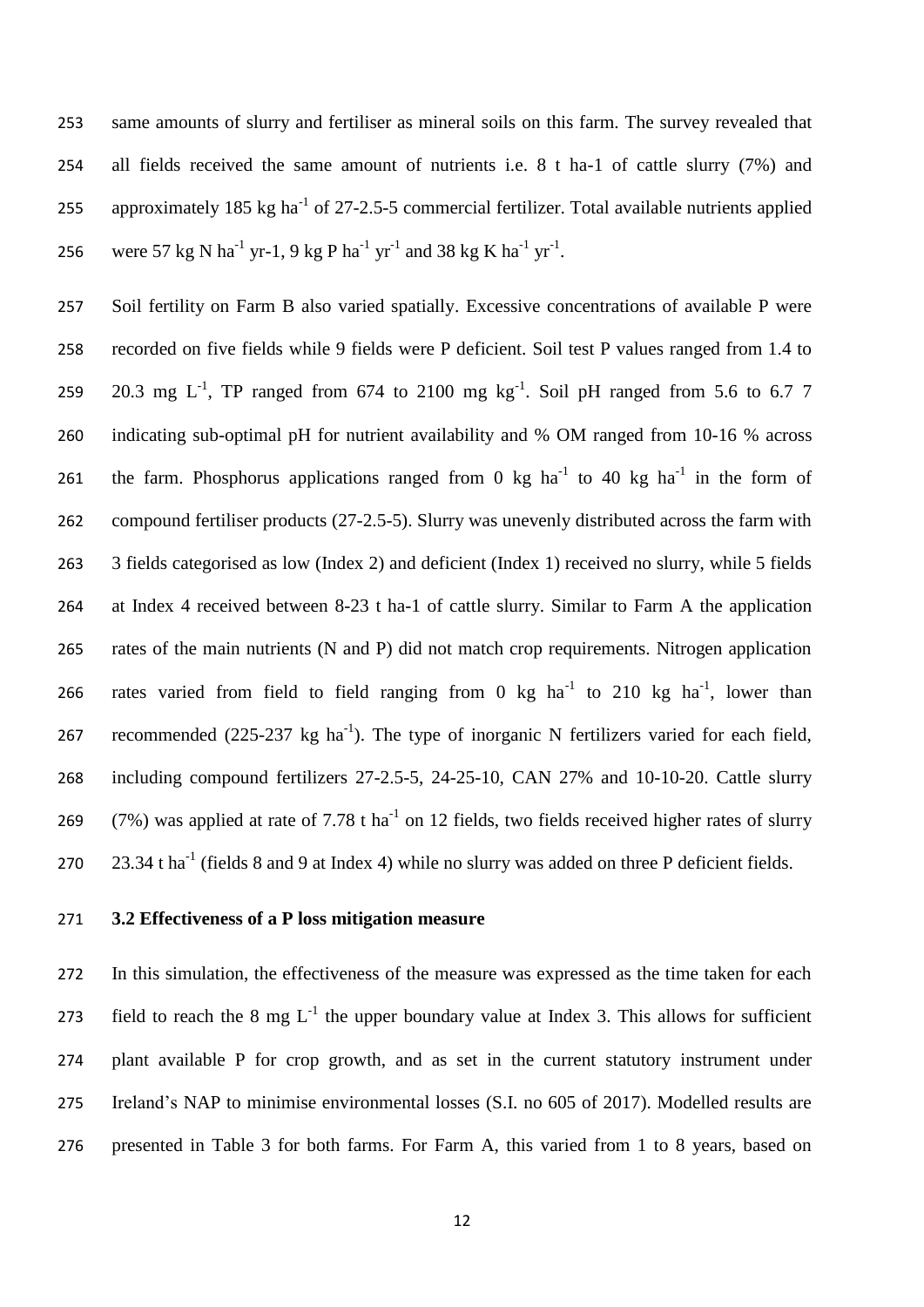277 Index 4 fields ranging from 9.9-28.1 mg  $L^{-1}$  and operating at field P balances of minus 30 kg ha<sup>-1</sup> for silage production. For Farm B, the model predicted that it would take 1-3 years to 279 reach 8 mg  $L^{-1}$  on Index 4 fields operating with a P soil balance -30 kg of P ha<sup>-1</sup> with initial 280 Morgan's P values between 9.8-13.5 mg  $L^{-1}$ . For fields used for grazing only, operating with 281 a soil P balance -10 kg of P ha<sup>-1</sup> at initial Morgan's P values of 12.7 and 20.3 mg  $L^{-1}$  it would take 7 years to decline to the target index (Table 3). The results presented in Table 3 demonstrate that the rate of soil P decline to the target index was more efficient on fields were initial soil P levels were lower and P-balance deficit, or off-takes, were higher. It is suggested that land use change from grazing only, to grazing plus silage, could accelerate the effectiveness of the measure and be included as a source control mitigation option.

 These results in this study indicated that changes in Morgan's P were more pronounced in fields where initial soil P concentrations were highest, largely due to excess P in the available pool that is more easily desorbed and removed by a high crop demand for P e.g. silage production (Herlihy et al., 2004; Schulte et al., 2010; Wall et al., 2013). In contrast, some studies have shown that soil P build up and decline also depends on soil buffering capacity that is influenced by clay minerals and amount of Al and Fe in soil (Power et al., 2005, Daly et al., 2015) and these factors could be considered in future P models if collected at field level.

#### **3.3 Improving soil fertility**

 For the measure to mitigate P loss and protect productivity and profitability on the farm, it required balancing other soil nutrients and soil pH with applications of lime, K, N and P on both farms. Year 1 of the measure represents new application rates for N, P, K and lime across both farms based on the surveyed data (Table 4). For Farm A the baseline application 300 rate captured during the survey of 57 kg N ha<sup>-1</sup> yr<sup>-1</sup> on all fields was below agronomic crop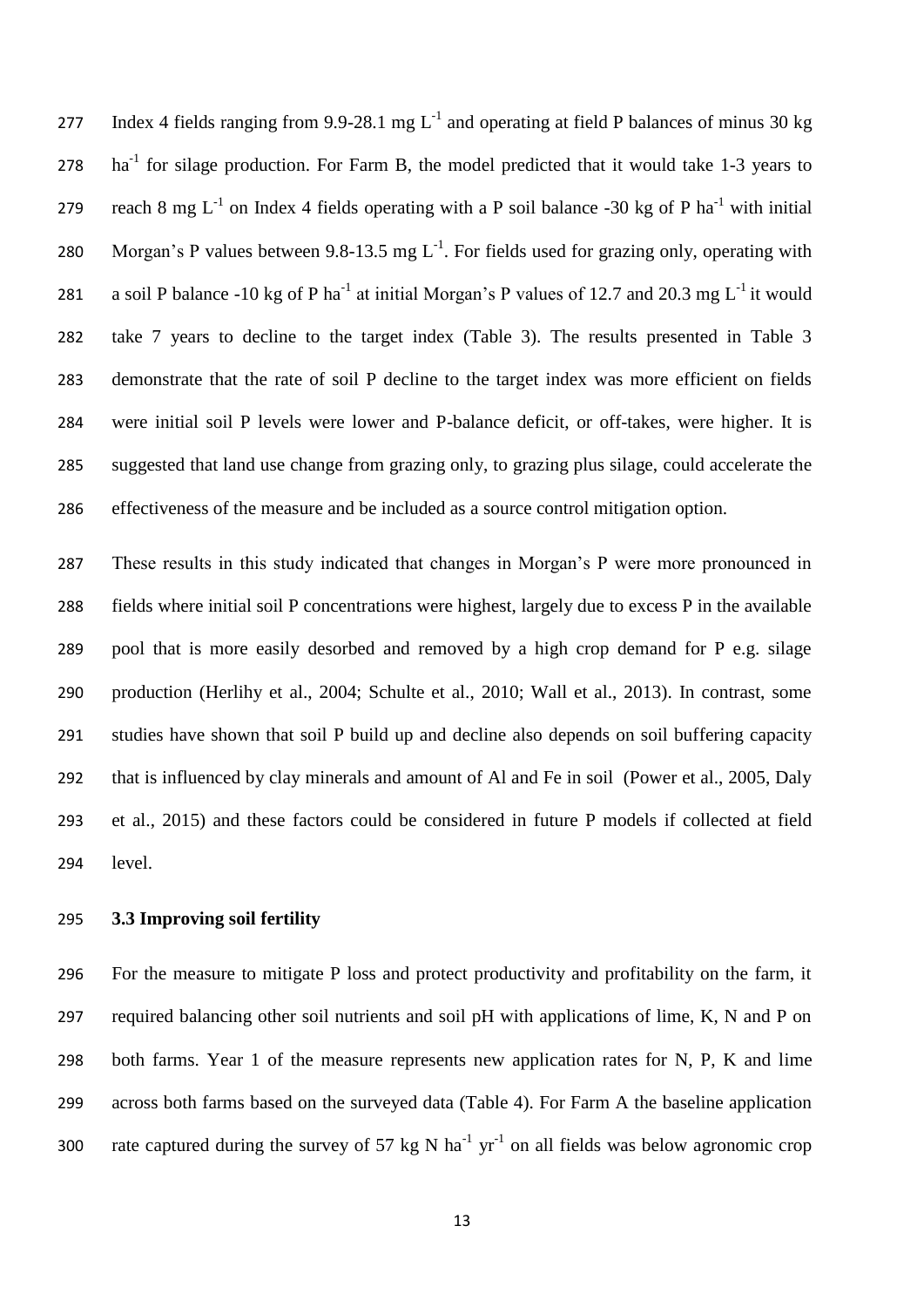301 requirements and the usually recommended amounts (125 kg N ha<sup>-1</sup>). This was corrected in year 1 by calculating N applications (as CAN) along with distributing slurry across the farm, with values shown in Table 4. As soil P levels on this farm were in excess of the agronomic recommended levels, no applications of P were simulated in year 1, with the exception of 5 fields that recorded values in Index 2 and 3. At the time of survey, on Farm B, application rates of main nutrients (N and P) did not match crop requirements. Land use varied from grazing to two-cut silage + grazing and N rates were lower than recommended 225-237 kg ha<sup>-1</sup> and as a number of fields on this farm also required build up amounts of P as well as allowing Index 4 fields to decline to optimum values, a combination of redistributing slurry, applying CAN and compound fertiliser (NPK), was simulated in Year 1 to balance both nutrients on this farm (Table 4). These applications varied temporally and spatially over the time taken for the measure to become effective on both farms. Soil pH was amended using lime applications to reach ideal or optimum values for grassland and improve nutrient 314 availability on both farms. On Farm A, lime was recommended at a rate of 7.5 t ha<sup>-1</sup> in the first year across all fields and on Farm B in year one, lime applications varied from 1 to 7.5 t 316 ha<sup>-1</sup>, ending with a maintenance rate of 1 t ha<sup>-1</sup> on all fields to maintain pH 6.3 across the farm. Potassium is also an important major nutrient for crop growth and animal health and applications in year 1 were proposed to balance sub-optimal fields. On both farms, applications of lime, N, P and K varied for each year and each field, until the measure became effective. At farm scale, the redistribution of slurry and manure, fertiliser and lime products are presented in Table 5 showing the temporal variation in nutrient management and the estimated costs required across the timeline of the simulation.

## **3.4 Assessment of costs associated with implementation of the measure**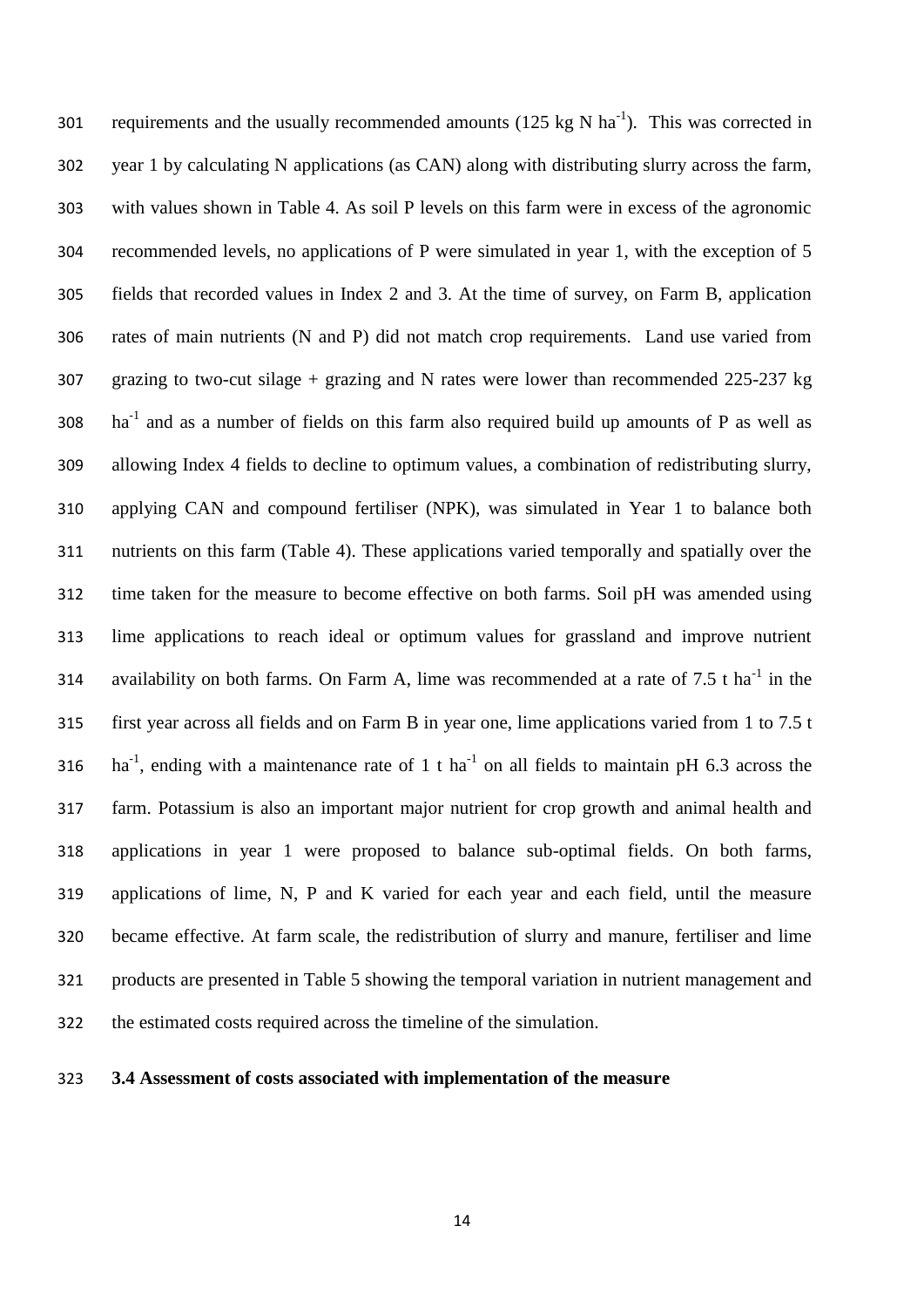The comparison of the costs associated with continuing current farm practices captured in the survey and implementing a P loss mitigation measure and improving soil fertility are included alongside the farm level nutrient management in Table 5 for both farms.

 For Farm A soil nutrients and pH to would reach ideal values for agronomic and environmental sustainability in 9 years. Applying the measure significantly increased costs in the first year by more than 100% and continued to increase for the following two years. However, to offset this increase in costs, potential savings could be made on fertiliser costs from years 4 to 9, given that yields remain the same. When examined using a paired sample t-332 test results indicated no significant difference in costs across the nine years on this farm  $(t = -1)$ 333 0.80;  $P = 0.45$ ).

 For Farm B, the time necessary to reach optimal or ideal nutrient and soil pH level across all fields would be realised after 8 years. Applying the measure increased costs by 33% in the first year, but from the second year onwards, cost reduced by up to 14.4% in year 8, given that the yields remain the same. Similar to Farm A, a paired sample t-test indicated no significant difference in costs for farm B across the 8 years of implementation of the measure  $(t = 0.66; P = 0.53)$ .

 This analysis showed that, in the long term, both farms would not incur additional costs, associated with adopting a P loss mitigation measure and balancing other soil nutrients and pH at field level. Increased cost were forecasted in the short term, particularly the first years of application, however, when compared over the time-line for P to decline, costs did not differ significantly. These results concur with previous studies (Haygarth et al, (2009) and Newel-Price et al. 2011) examining measures that avoid P applications on high P soils can be cost-effective, but only in the long term. The long-term benefit to soil fertility and water quality needs to be explained to farmers to ensure that this measure is adopted. Micha et al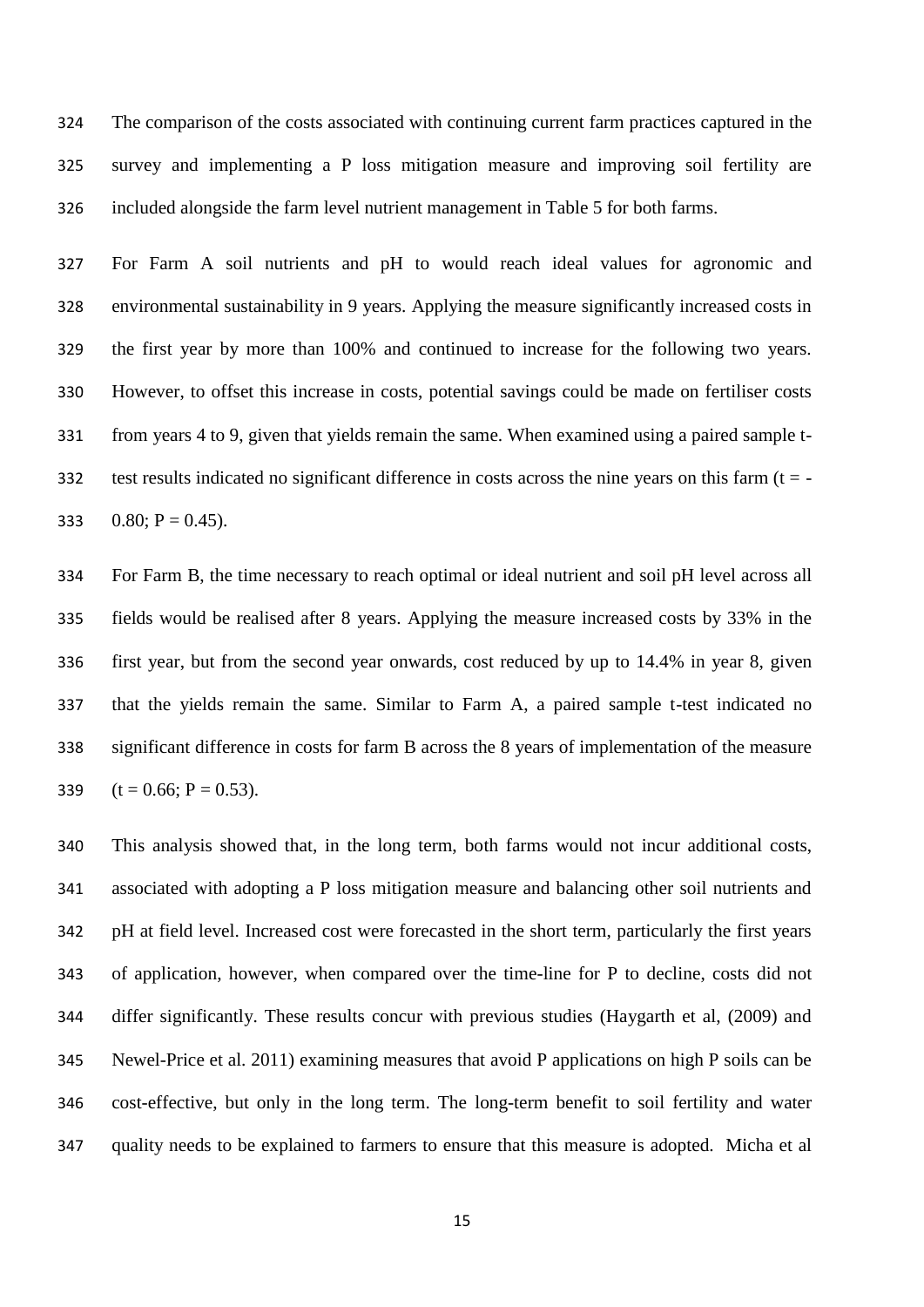(2018) reported that farmers perceived this measure to be costly, most likely because of the increased costs at the "start" which is likely to pose a challenge for policy makers to encourage farmers on marginal land to adopt similar measures in high status catchments.

 The highest expenses for both farming system were estimated in Year 1 due to cost of advisory services and soil testing. During the last years of application, however, it is be expected that both farmers would potentially reduce costs, due to more efficient usage of nutrients from animal waste produced on the farm and subsequent decrease usage of inorganic N fertilizers and imported feed. Byrne et al (2008) in a study conducted in Northern Ireland also highlighted the initial increased costs that mainly arise from the fees of extensions services and suggested a "pilot" plan of free advisory services for the first years to overcome this caveat.

## **4. Conclusions and policy recommendations**

 Using two case study farms with different systems and intensity, we applied a scenario analysis to evaluate the costs and time taken for an integrated measure to be effective. In this measure, P applications were avoided on excessively fertilised fields and soil fertility (N, P, K, pH) was optimised across all fields. The measure was assumed effective when excessive soil P declined to a value where soil P can match the crop demand for P and the time taken for this to occur ranged from 1 to 8 years and varied from field-to-field based on land use, initial available P and total P reserves. Minimising the source pressure on local water quality are also likely to vary spatially which has implications for establishing water quality targets in catchments and the design of measures to achieve them.

 A policy implication of this study is the significance of measuring costs and effectiveness in the long term. Effectiveness in this study took up to 9 years to be realised at field scale and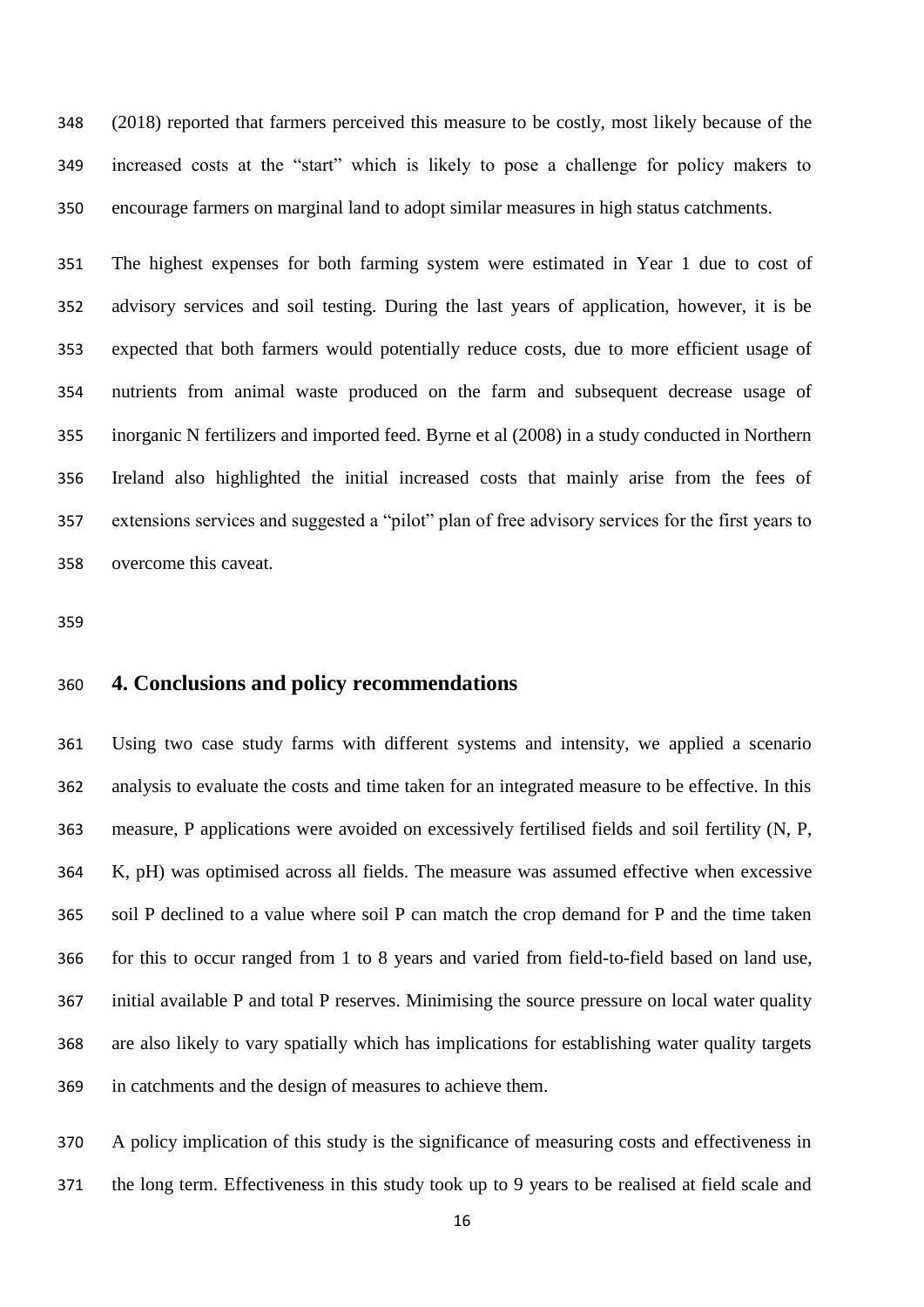informing farmers of the long term benefits of applying this measure, despite additional costs at the start, is key for the successful implementation and adoption of measures into the future. Information that provides a clear understanding of the causes of water pollution and the mechanism of mitigation, in combination with the long-term environmental/economic benefits, should be available to farmers.

 In order to increase adoption and implementation of sustainable agricultural practices, policies need to be equally focused on farm profitability and environmental quality. Sustainability measures could include water quality protection coupled with agronomic measures to maintain productivity and are environmentally effective, providing a dual benefit to policy makers and farmers.

The recommendations arising from this work are as follows:

 Measures applied to soils will have lag times. The rate of soil P decline to environmentally sustainable levels will vary at field scale, which has implication for design of measures and monitoring effectiveness at farm, and catchment scale.

# Accelerated soil P decline could be achieved with changing land use from grazing only, to grazing plus silage.

 Despite higher costs in the first years of implementation, correcting deficiencies in P, N and K and balancing soil pH on all fields, and avoiding P applications on high soil P fields and high organic matter fields is proven cost-effective in the long term.

391 • Spatial variation in soil P showed that cost for soils testing and advisory services on a field-by-field basis is expensive in the first 2 years of implementing the measure. Providing financial relief for this initial phase of measures implementation would encourage farmers to adopt the measure in the future.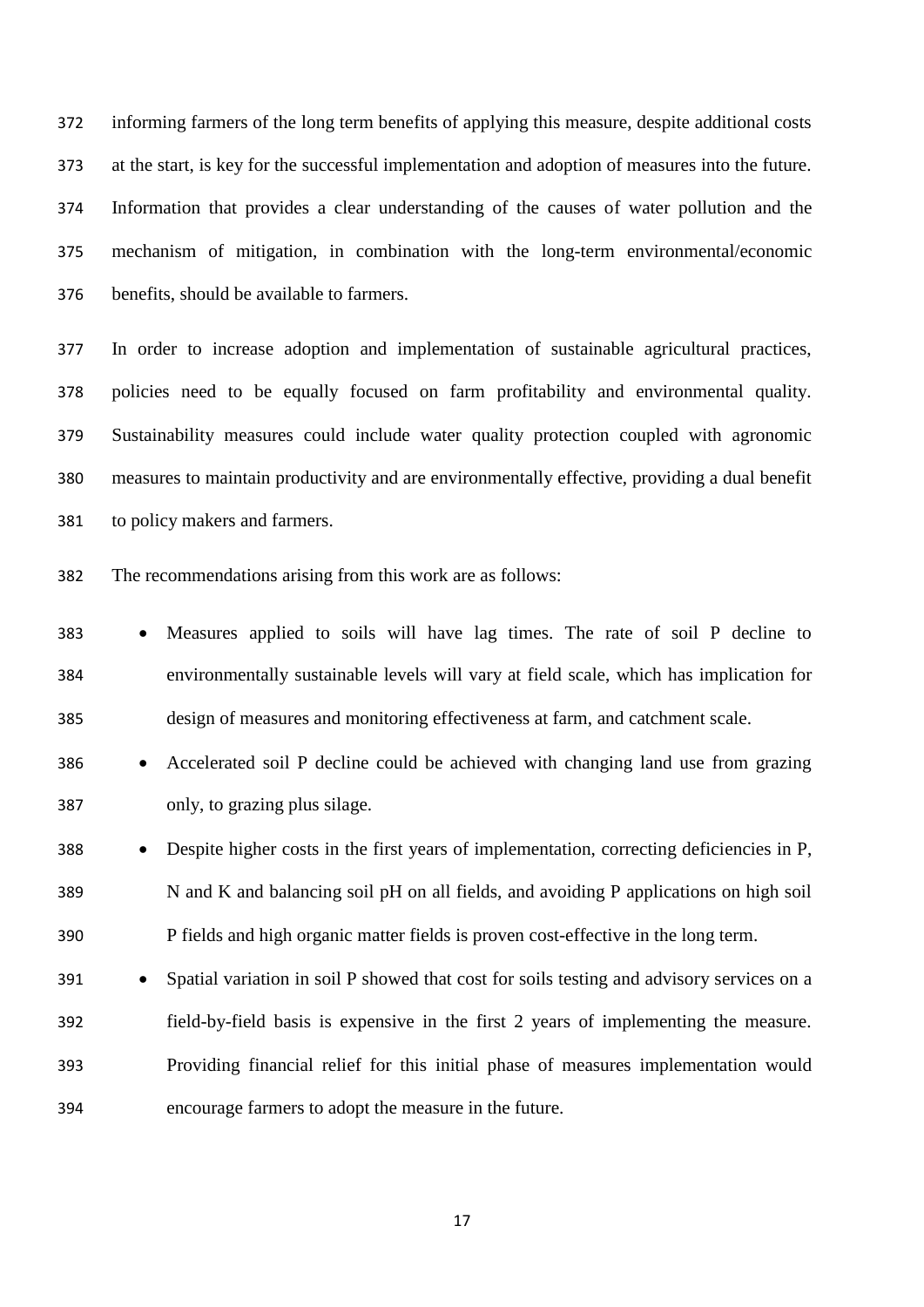**Acknowledgements**: This research was funded by the Irish Department of Agriculture Food and the Marine, under the HARMONY project RSF 13 S 488. The authors acknowledge the technical support provided by Simon Leech for the GIS map and for Linda Moloney-Finn for soil analysis.

## **5. References**

- Buckley, C., Howley, P., Jordan, P., 2015. The role of differing farming motivations on the adoption of nutrient management practices. Int. J. Agric. Manag. 4, 152–162. doi:10.5836/ijam/2015-04-152.
- Byrne, P., Doody, D., Cockerill, C., Carton, O., O'Kane, C., Schulte, R., 2008. Lough Melvin nutrient reduction programme.
- CSO (2014). Census 2014 Published Records.
- Cuttle, S. P., Newell-Price, J. P., Harris, D., Chadwick, D. R., Shepherd, M. A., Anthony, S. G. A., Macleod, C. J. A., Haygarth, P. M., and Chambers, B. J. (2016). A method- centric 'User Manual' for the mitigation of diffuse water pollution from agriculture. Soil Use and Management 32, 162-171.
- Daly, K., Styles, D., Lalor, S. and Wall, D. 2015. Phosphorus sorption, supply potential and availability in soils with contrasting parent material and soil chemical properties. European Journal of Soil Science, 66, 792–801. Available at: http://dx.doi.org/10.1111/ejss.12260.
- Daly, K., Jeffrey, D. & Tunney, H., 2001. The effect of soil type on phosphorus sorption capacity and desorption dynamics in Irish grassland soils. Soil Use and Management, 17(1), pp.12–20. Available at: http://dx.doi.org/10.1111/j.1475-2743.2001.tb00003.x.
- Dillon, E., Moran, B., Donnellan, T., 2017. Teagasc National Farm Survey 2016 Results. Teagasc, Athenry, Co. Galway.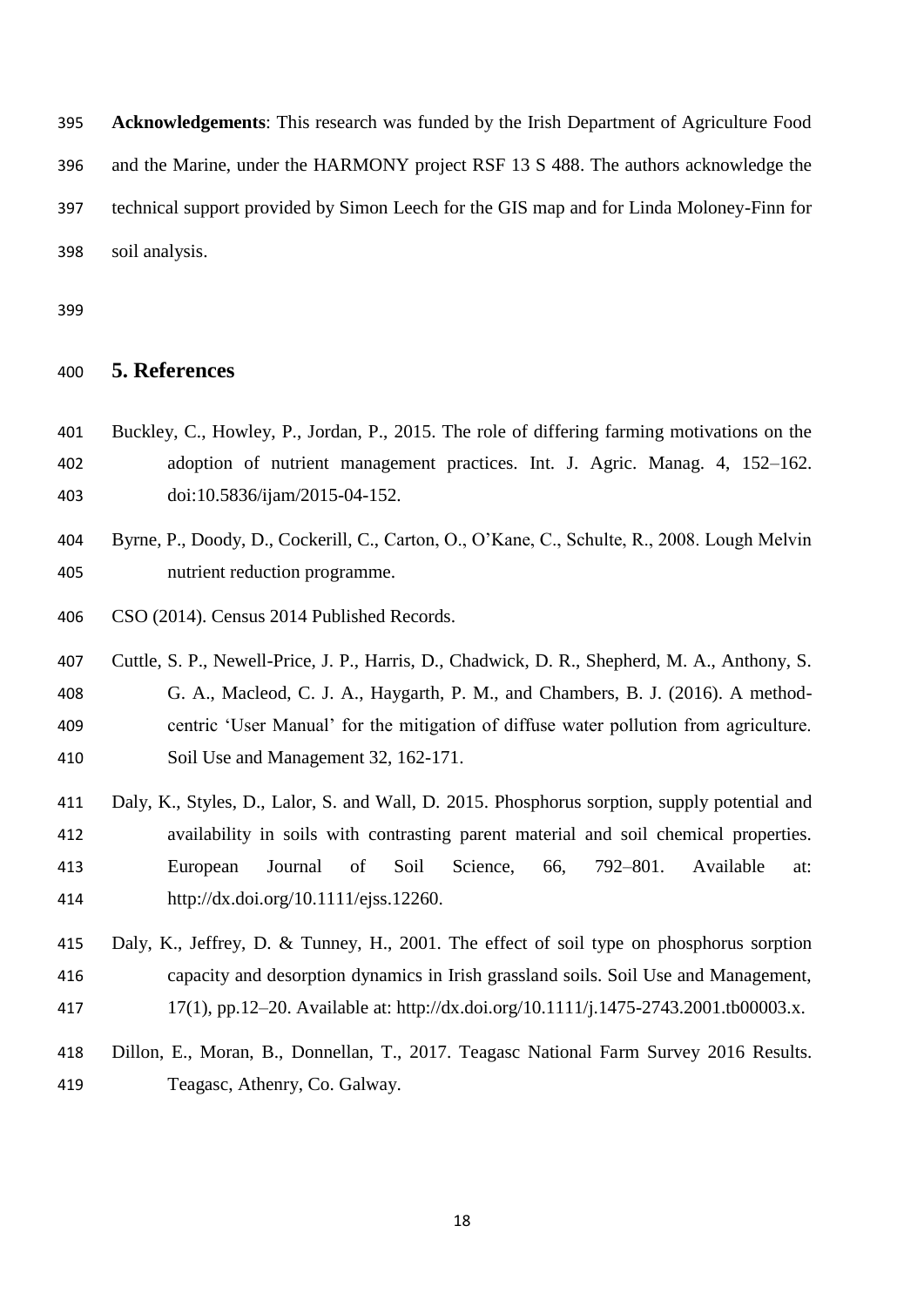- Doody, D.G., Withers, P.J.A., Dils, R.M., 2014. Prioritizing waterbodies to balance agricultural production and environmental outcomes. Environ. Sci. Technol. 48, 7697–7699. doi:10.1021/es5024509
- European Parliament and Council, 2000. Water Framework Directive 2000/60/EC establishing a framework for community action in the field of water policy. Off. J. Eur. Communities L327, 1–73.
- Feeley, H., Bruen, M., Bullock, C., Christie, M., Kelly, F., Kelly-Quinn, M., 2017. ESManage Project: Irish Freshwater Resources and Assessment of Ecosystem Services Provision. Report No.207. EPA, Wexford, Ireland.
- Gonzalez Jimenez, J.L., Healy, M.G., Roberts, W.M., Daly, K. 2018. Contrasting yield responses to phosphorus applications on mineral and organic soils from extensively managed grasslands: Implications for P management in high ecological status catchments. J. Plant Nutr. Soil Sci. 1-9.
- Gonzalez Jimenez, J.L., Daly, K., Roberts, W.M., Healy, M.G. 2019. Split phosphorus fertiliser applications as a strategy to reduce incidental phosphorus losses in surface runoff. J. Envrion. Manag. 242, 114-120.
- Gonzalez Jimenez, J.L., Daly, K., Roberts, W.M., Healy, M.G. 2019a. Effects of fertiliser on phosphorus pools in soils with contrasting organic matter content: A fractionation and path analysis study. Geoderma. 338, 128-135.
- Gooday, R., Whitworth, L., Whiteley, I., Skirvin, D., Anthony, S., 2017. Model evaluation of GLAS report on baseline pollutant losses.
- Haygarth, P.M., Condron, L.M., Heathwaite, A.L., Turner, B.L., Harris, G.P., 2005. The phosphorus transfer continuum : Linking source to impact with an interdisciplinary and multi-scaled approach. Sci. Total Environ. 344, 5–14. doi:10.1016/j.scitotenv.2005.02.001
- Herlihy, M., McCarthy, J., Breen, J., Moles, R., 2004. Effects over time of fertiliser P and soil series on P balance, soil-test P and herbage production. Irish J. Agric. Food Res. 43, 147–160.
- Kingston, H.M., Haswell, S.J., 1997. Microwave-Enhanced Chemistry: Fundamentals Sample Preparation, and Applications. American Chemical Society, Washington, DC.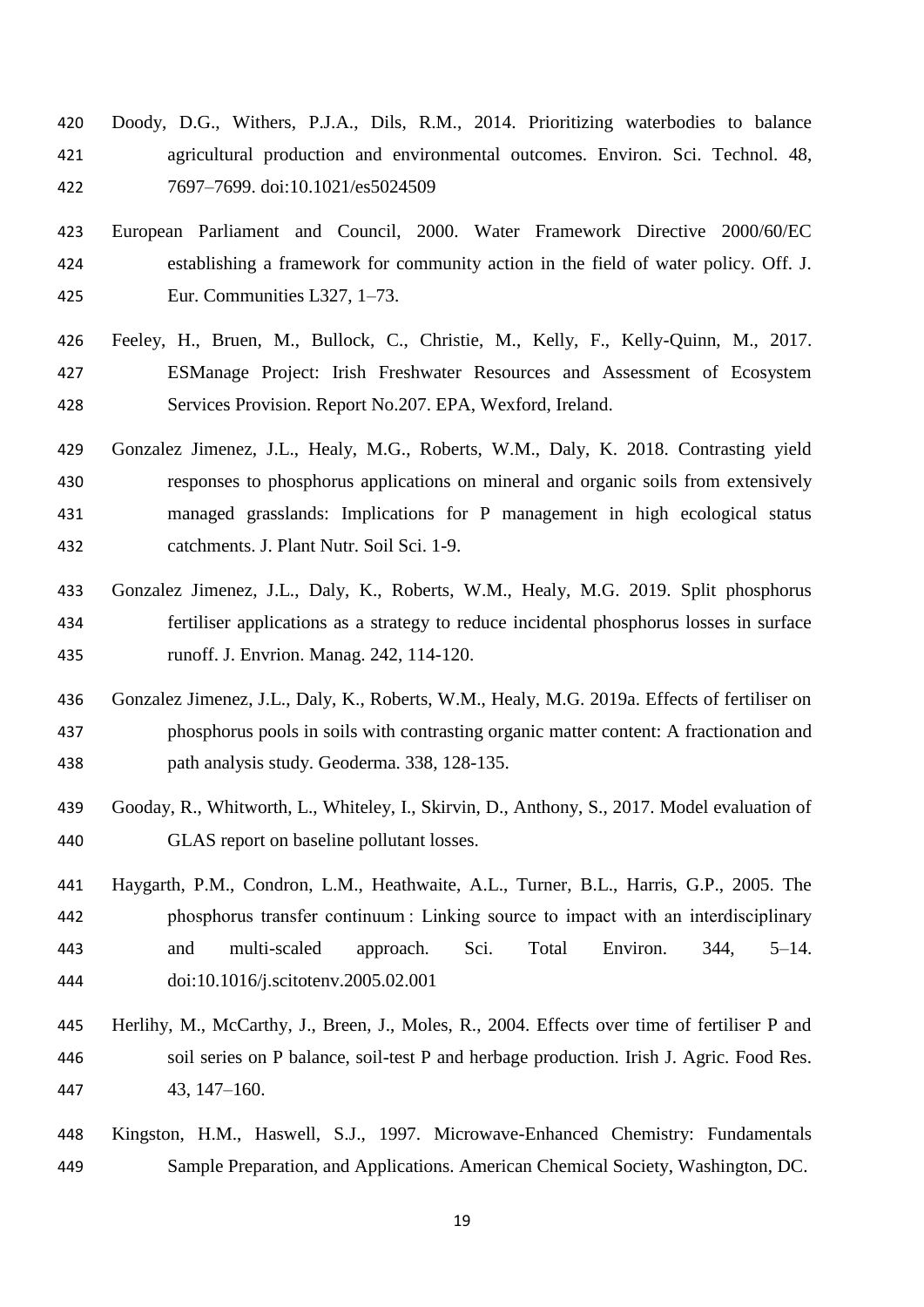- McDowell, R.W., Nash, D., 2012. A review of the cost-effectiveness and suitability of mitigation strategies to prevent phosphorus loss from dairy farms in New Zealand and Australia. J. Environ. Qual. 41, 680–693. doi:10.2134/jeq2011.0041
- Micha, E., Roberts, W., Ryan, M., O'Donoghue, C., and Daly, K. (2018). A participatory approach for comparing stakeholders' evaluation of P loss mitigation options in a high ecological status river catchment. Environmental Science & Policy 84, 41-51.
- Mockler, E.M., Deakin, J., Archbold, M., Gill, L., Daly, D., Bruen, M., 2017. Sources of nitrogen and phosphorus emissions to Irish rivers and coastal waters: Estimates from a nutrient load apportionment framework. Sci. Total Environ. 601–602, 326–339. doi:10.1016/j.scitotenv.2017.05.186
- Morgan, M.F., 1941. Chemical soil diagnosis by the universal soil testing system. Connecticut Agricultural Experimental Station Bulletin, 450.
- Newell Price, J.P., Harris, D., Taylor, M., Williams, J.R., Anthony, S.G., Duethmann, D., Gooday, R.D., Lord, E.I., Chambers, B.J., Chadwick, D. R., and Misselbrook, T.H. (2011). An Inventory of Mitigation Methods and Guide to their Effects on Diffuse Water Pollution, Greenhouse Gas Emissions and Ammonia Emissions from Agriculture.
- Ní Chatháin, B., Moorkens, E., Irvine, K., 2013. Management Strategies for the Protection of High Status Water Bodies. Wexfort, Ireland.
- Power, V., Tunney, H., Jeffrey, D.W., 2005. The phosphorus requirements for silage production on high fertility soils. Irish J. Agric. Food Res. 44, 281–296.
- Roberts, W.M., Gonzalez-Jimenez, J.L., Doody, D.G., Jordan, P., Daly, K., 2017. Assessing the risk of phosphorus transfer to high ecological status rivers: Integration of nutrient management with soil geochemical and hydrological conditions. Sci. Total Environ. 589, 25–35. doi:10.1016/j.scitotenv.2017.02.201
- S.I. No. 605 of 2017, European Union, 2017. S.I. No. 605 of 2017 European Union (Good Agricultural Practice for Protection of Waters) Regulations 2017. Stationery Office: Dublin, Ireland.